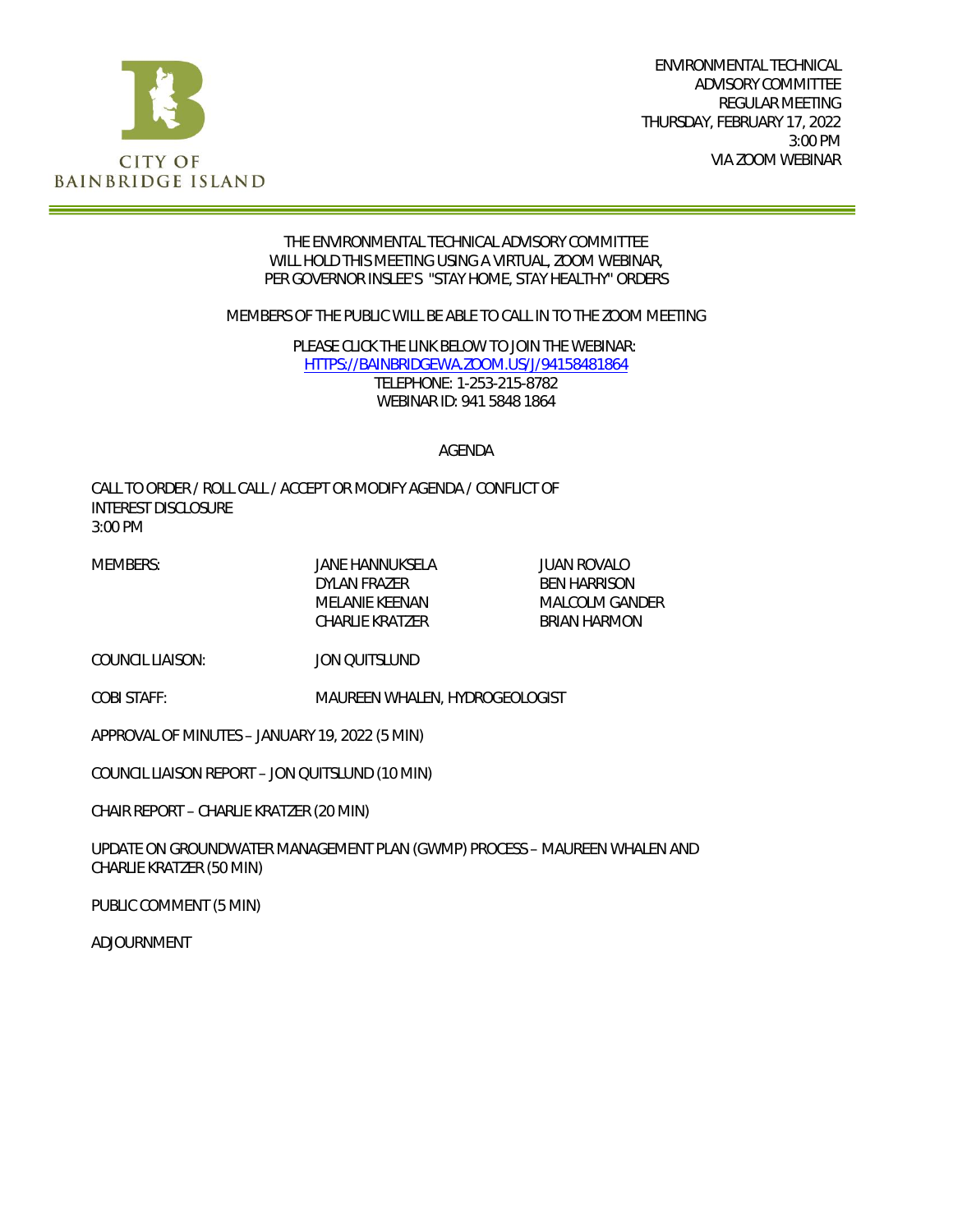# Meeting Minutes City of Bainbridge Island Environmental Technical Advisory Committee January 19, 2022 Location: Zoom

**Members Present:** Charlie Kratzer, Ben Harrison, Melanie Keenan, Malcolm Gander, and Dylan Fraser

**Members Absent:** Brian Harmon, Juan Rovalo, and Jane Hannuksela

Meeting began at 3:04 pm.

Minutes from November 18, 2021, meeting approved by 5-0 vote.

Council Liaison Report (Jon Quitslund)

- This was Jon's first meeting as Council Liaison for ETAC
- Jon introduced himself and provided a perspective on his interest in being the liaison to ETAC

## Chair Report (Charlie Kratzer)

- Charlie promised to get a list of bios for ETAC members to Jon ASAP
- **•** Charlie reported on his ETAC activities since the last meeting on November  $18<sup>th</sup>$ . These activities included meetings of the GWMP Advisory Committee on 12/13 and 1/10
- Charlie reiterated the membership in ETAC subcommittees (GWMP Charlie, Melanie/Malcolm, and Juan; HMP review – Juan, Ben, and Brian)
- Charlie reminded Jon that it was about time for ETAC to present our 2021-22 activities and workplan to the Council
- Charlie asked Jon to keep ETAC in mind for involvement in other issues -- SMP review, Comp Plan, Stormwater Plan, and Suzuki (if it becomes an issue)
- Charlie asked Maureen if she was going to be the COBI Staff Liaison to ETAC and it was decided that she would be. ETAC also requested that Christian Berg be available for some ETAC meetings as well on an as-needed basis.

## Update on GWMP process (Maureen Whalen)

- Maureen reported that there would be a makeup meeting of the GWMP Advisory Subcommittee on 1/24 because of technical difficulties during the 1/10 meeting
- Maureen reported that the Winter COBI Connects would include a discussion on the GWMP
- Maureen reported that the GWMP "kickoff" meeting would be on 3/2 5-6 p.m. on zoom
- Maureen reported that the COBI website project page for the GWMP is now live
- Maureen suggested that Engage Bainbridge website would be a good place for information about the GWMP as well
- Charlie asked about how COBI could solicit volunteer monitors for private wells
- Charlie suggested that COBI should use non-parametric statistics, such as the Seasonal Kendall test, for looking at trends

Meeting adjourned at 4:07 p.m.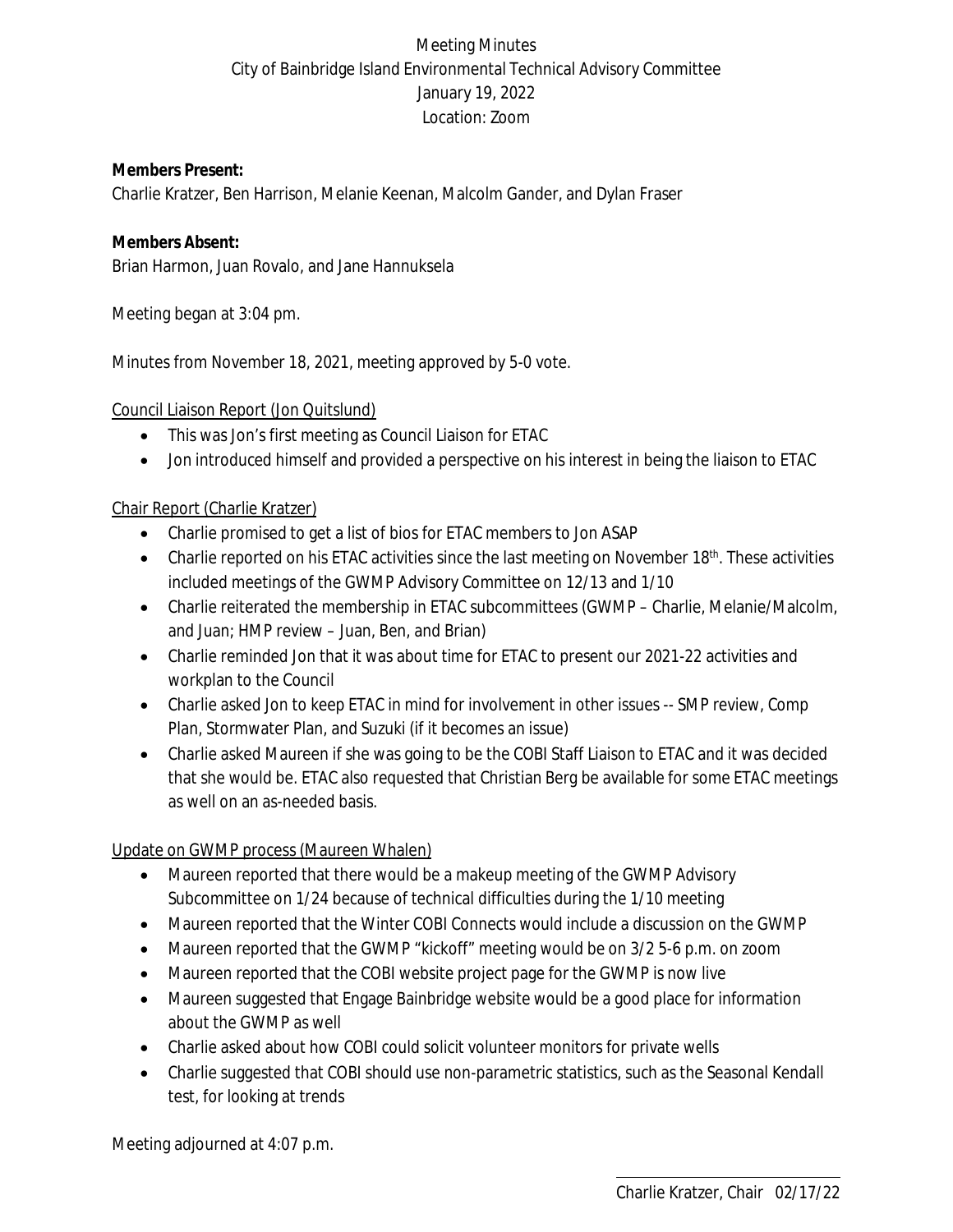# ETAC members professional backgrounds

#### **Charlie Kratzer (Chair)**

Education and Licenses: BS, Civil Engineering (UC Davis); ME, Environmental Engineering (Univ Florida); PhD, Env Science and Engineering (UCLA); Professional Engineer (WA and CA)

Work Experience: Water Resources Engineer with State of California (Water Resources Control Board; Dept of Water Resources) (12 years); Hydrologist with US Geological Survey (18 years); Retired

Areas of Expertise: contaminant transport studies of pesticides and nutrients from application to rivers; trend analysis of water quality constituents and correlations with explanatory factors; surface water and groundwater interactions; water quality regulations

#### **Benjamin Harrison**

Education and Licenses: BA, Geology (Carleton College); PhD, Geochemistry (CalTech)

Work Experience: Research and Teaching Asst positions (Carleton; CalTech); Postdoc and Teaching (Univ Minnesota; Central Michigan Univ); Data Engagement and Access Project (Bainbridge Island)

Areas of Expertise: data and statistical analysis; environmental microbiology; geology and geochemistry; integrating multiple disciplines to resolve scientific questions; computer programming

#### **Brian Harmon**

Education and Licenses: BS, Aquatic and Fishery Sciences (Univ Washington); MS, Natural Resource Sciences (Univ Nebraska)

Work Experience: Fisheries Biologist (NOAA); Research Asst (Univ Nebraska); Water Planner (State of Nebraska, Dept of Natural Resources); Associate at Verdis Group

Areas of Expertise: data and statistical analysis; stream ecology; project management; computer programming

#### **Dylan Frazer**

Education and Licenses: BA, Geology (Whitman College); Registered Geologist (WA)

Work Experience: Senior Geologist at Landau Associates

Areas of Expertise: environmental investigations, remediation, and agency closure at petroleumcontaminated sites, landfills, and manufactured gas plants